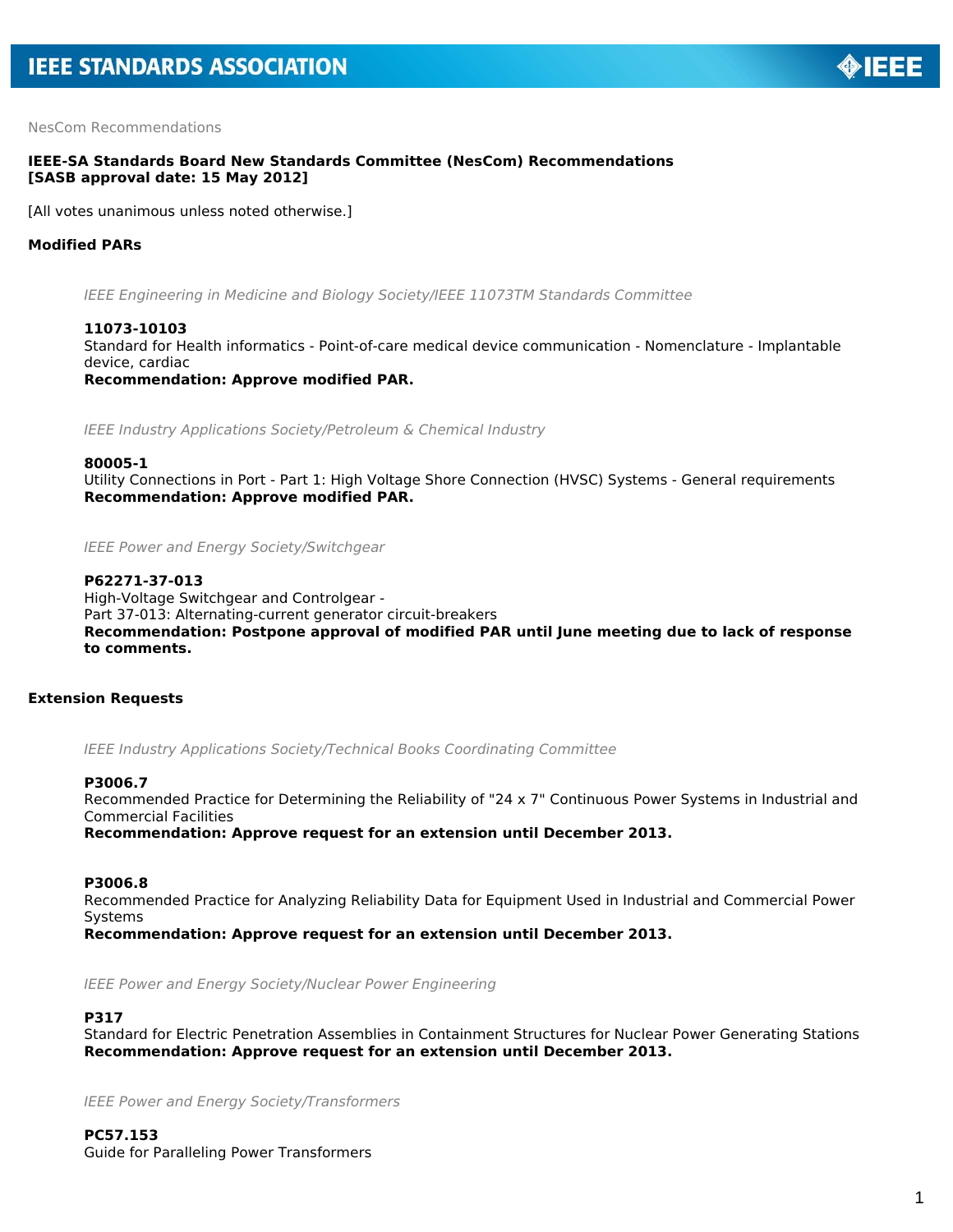## **New PARs**

*IEEE Aerospace and Electronic Systems Society/Gyro Accelerometer Panel*

#### **P952-1997/Cor 1**

Standard Specification Format Guide and Test Procedure for Single-Axis Interferometric Fiber Optic Gyros - Corrigendum 1: Figure 1 - Gyro Axes and Misalignment Angles *Recommendation: Approve new PAR until December 2016*

*IEEE Computer Society/LAN/MAN Standards Committee*

#### **P802.1AEbw**

Standard for Local and Metropolitan Area Networks: Media Access Control (MAC) Security Amendment: Extended Packet Numbering *Recommendation: Approve new PAR until December 2016*

## **P802.1Qbu**

Standard for Local and Metropolitan Area Networks-Media Access Control (MAC) Bridges and Virtual Bridged Local Area Networks Amendment: Frame Preemption. *Recommendation: Approve new PAR until December 2016*

#### **P802.1Qbv**

Standard for Local and Metropolitan Area Networks-Media Access Control (MAC) Bridges and Virtual Bridged Local Area Networks Amendment: Enhancements for Scheduled Traffic *Recommendation: Approve new PAR until December 2016*

#### **P802.1Xbx**

Standard for Local and Metropolitan Area Networks-Port-Based Network Access Control Amendment: MAC Security Key Agreement protocol (MKA) extensions *Recommendation: Approve new PAR until December 2016*

*IEEE Consumer Electronics Society/Standards Committee*

## **P1874**

Standard for Documentation of Re-usability and Repair Documents *Recommendation: Defer approval of new PAR to the June NesCom meeting. Additional work needed in multiple fields. Jon Rosdahl assigned as mentor.*

*IEEE Engineering in Medicine and Biology Society/IEEE 11073TM Standards Committee*

# **P11073-10423** Standard for Health informatics -Personal health device communication - Device specialization - Sleep Quality Monitor (SQM)

*Recommendation: Approve new PAR until December 2016*

# **P11073-10424**

Standard for Health informatics - Personal health device communication - Device specialization - Sleep apnoea breathing therapy equipment

*Recommendation: Approve new PAR until December 2016 [Approve = 9, Disapprove =1]*

## **P11073-10425**

Standard for Health informatics - Personal health device communication - Device specialization - Continuous